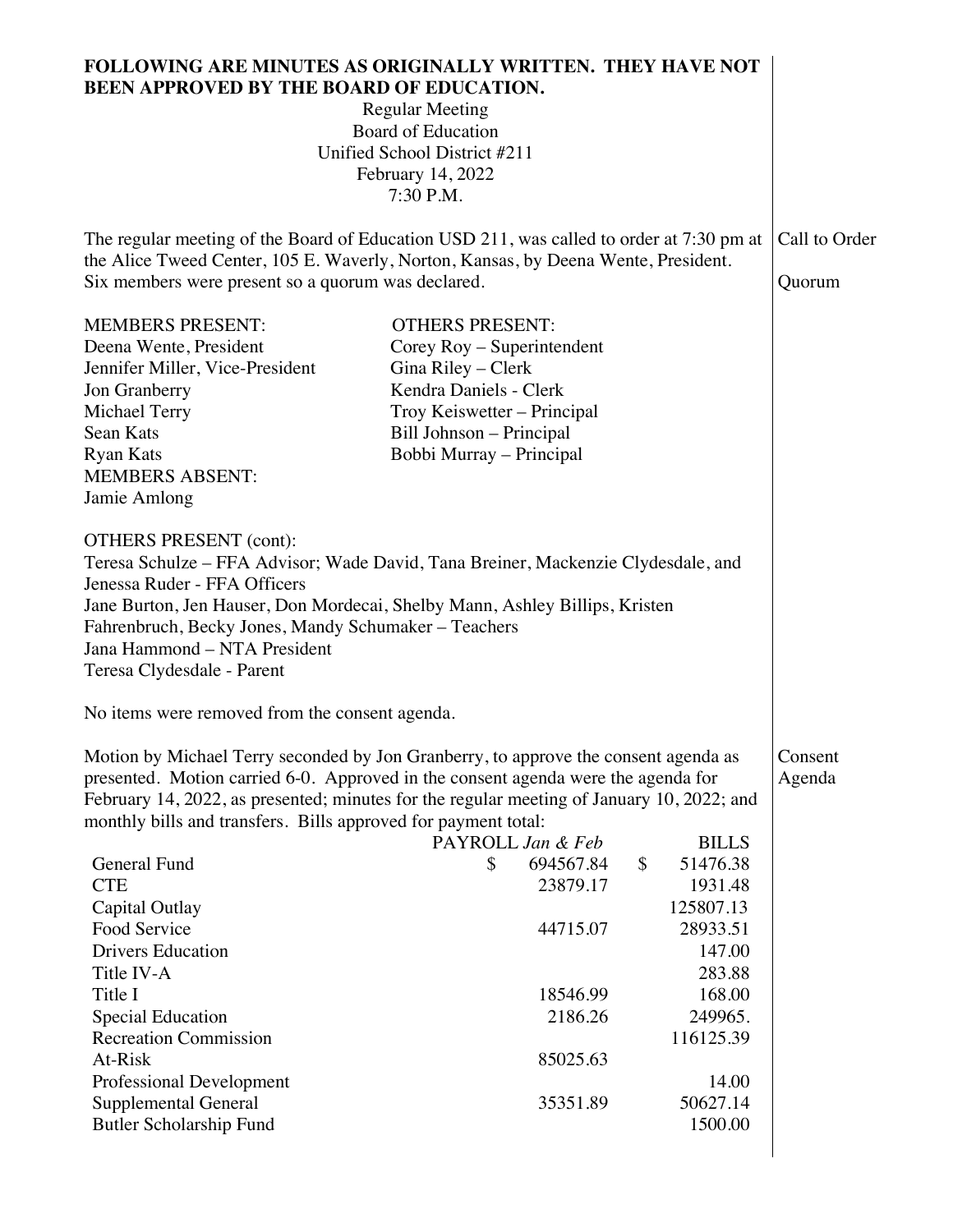| Regular Meeting – February 14, 2022                                                                                                                                                                                                                                                                                                                                                                                                                   |             | Page 2                      |                                     |
|-------------------------------------------------------------------------------------------------------------------------------------------------------------------------------------------------------------------------------------------------------------------------------------------------------------------------------------------------------------------------------------------------------------------------------------------------------|-------------|-----------------------------|-------------------------------------|
| Della Connell Scholarship Fund<br>Louis Welter Scholarship Fund<br>Tansill Trust Scholarship Fund                                                                                                                                                                                                                                                                                                                                                     |             | 500.00<br>125.00<br>1250.00 |                                     |
| <b>ESSER</b>                                                                                                                                                                                                                                                                                                                                                                                                                                          | 16190.81    | 1319.68                     |                                     |
| Gifts & Grants                                                                                                                                                                                                                                                                                                                                                                                                                                        | \$920463.66 | 181.15<br>\$630354.74       |                                     |
| There were no comments from the public.                                                                                                                                                                                                                                                                                                                                                                                                               |             |                             | Comments<br>from Public             |
| Supt. Roy introduced the FFA Officers. They presented information about FFA week next<br>week and some of the activities and competitions the group participates in. The students<br>presented the Board of Education with a Certificate of Appreciation.                                                                                                                                                                                             |             |                             |                                     |
| The FFA students left the meeting at 7:40pm.                                                                                                                                                                                                                                                                                                                                                                                                          |             |                             |                                     |
| Jana Hammond brought snacks for the BOE from the Norton Teachers Association. She<br>spoke of teacher's appreciation of the board members and all they do for them and the<br>school.                                                                                                                                                                                                                                                                 |             |                             |                                     |
| Supt. Roy invited the board to attend the Alice Training that will be on March 7 <sup>th</sup> . Fig<br>Millan will be presented the Bluejay Booster of the year on Thursday and regional<br>wrestling will be hosted at Norton of Friday so the schools will be dismissed at noon.<br>Supt. Roy also spoke on the Capital Outlay Projects in progress.                                                                                               |             |                             |                                     |
| Troy Keiswetter spoke on allowing Freshmen and Sophomores to attend the Junior/Senior<br>prom by invitation. The current senior class consists of 35 students and some would like<br>the opportunity to invite lower classmen to the prom. Shelby Mann and Ashley Billips,<br>Junior Class Sponsors, also spoke in favor of this option.                                                                                                              |             |                             |                                     |
| Shelby Mann and Ashley Billips left the meeting at 7:57pm.                                                                                                                                                                                                                                                                                                                                                                                            |             |                             |                                     |
| Don Mordecai presented the Curriculum Update for Fine Arts. He offered information of<br>all levels of band and the events they have performed in this year. He spoke on the MCEL<br>Festival that will be hosted in Norton again on Feb 23. Norton has hosted the MCEL<br>Festival for many years and they take great pride in the service they offer.                                                                                               |             |                             | Curriculum<br>Presentation          |
| Motion by Michael Terry, seconded by Jennifer Miller, to approve the drivers' education<br>program for the Summer of 2022 and keep the driver's education fees the same as previous<br>years. Motion carried 6-0. A fee of \$100 will be charged for resident students and \$150<br>will be charged for students who live out-of-district and who may be scheduled into the<br>USD 211 summer driver's education program if there is space available. |             |                             | Driver's Ed<br>Fees                 |
| Motion by Jon Granberry, seconded by Ryan Kats, to give permission to destroy records<br>that can legally be destroyed. Motion carried 6-0.                                                                                                                                                                                                                                                                                                           |             |                             | Permission to<br>Destroy<br>Records |
| Supt. Roy reviewed the proposed academic calendar for the 2022-2023 school year.<br>Motion by Deena Wente, seconded by Michael Terry, to approve the 2022-2023 academic<br>calendar for USD 211 as presented. Motion carried 6-0.                                                                                                                                                                                                                     |             |                             |                                     |